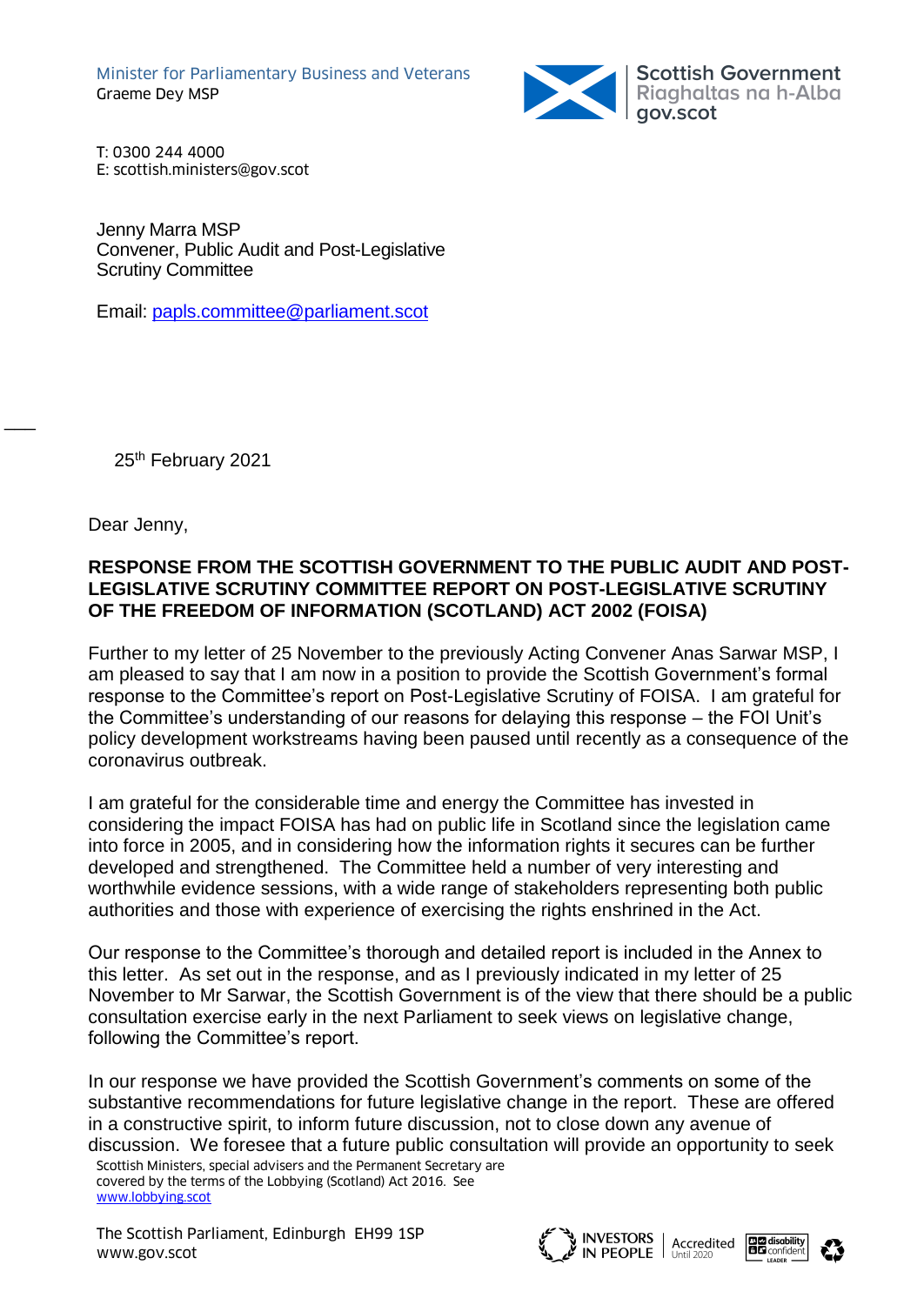views from a wider set of stakeholders on all the Committee's recommendations, insofar as these relate to legislative change.

In the response, we have also addressed those recommendations addressed to the Scottish Government which relate to the implementation of the current statutory regime, rather than to legislative change. In addition, where we have felt it adds value, we have addressed the more general points and observations made in the report regarding the operation of FOISA.

Once again, I would like to thank the Committee for its efforts in relation to the Post-Legislative Scrutiny of FOISA. I hope the Committee finds our response to the report helpful.

Best wishes,

Ì

**GRAEME DEY**





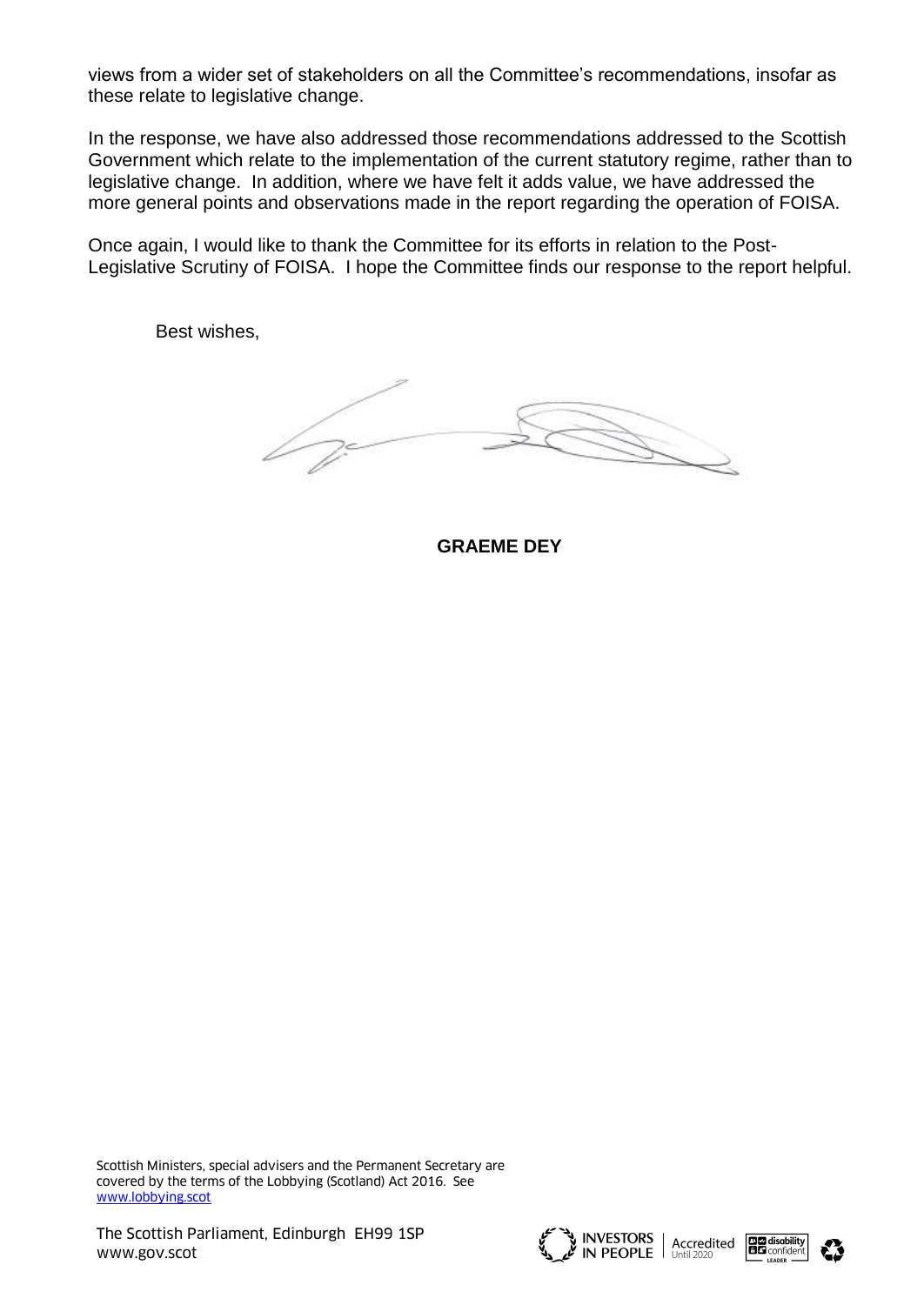# **Scottish Government response to the report on post-legislative scrutiny of FOISA**

# *Overall impact of FOISA*

We note the report's central recommendation that the Scottish Government should consult on future legislative change:

**5. The Committee recognises that FOISA has brought important benefits in terms of greater transparency and accountability of public authorities in Scotland. However, there is a clear need to improve the legislation, particularly in respect of the bodies that it covers and in relation to proactive publication. A number of recommendations are made throughout this report. While some of the proposed improvements are a matter of implementation, others are likely to require an amendment to FOISA. The Committee recommends that the Scottish Government consult on the detail of the proposed changes before bringing forward the necessary legislation.**

The Scottish Government takes no view at the present time on whether future primary legislation will be required to improve the current information rights regime. However, we are happy to confirm that we agree that a consultation on legislative change should take place early in the new session of the Parliament, taking the recommendations of the Committee's report as its starting point. Whether this exercise ultimately leads to new primary legislation will depend in part on the outcomes of the consultation exercise, as well as on the views of the new Parliament.

#### *Who is covered*

**6. It would appear to the Committee from the evidence that it has received that FOISA has failed to keep pace with the changing nature of public service delivery in Scotland, meaning that a number of organisations that deliver public services and/or are in receipt of significant public funds do not fall within its scope.**

**7. The Committee considers that the overarching principle should be that information held by non-public sector bodies which relates to the delivery of public services and/or the spending of public funds should be accessible under freedom of information legislation.**

**8. The Committee notes that the Scottish Government's consultation on the extension of FOISA invites views on whether to include "organisations providing services on behalf of the public sector" not already subject to the Act. The Committee agrees that, in principle, organisations that provide public services on behalf of the public sector should be covered by FOISA in a proportionate manner.**

**9. The Committee is concerned at the slow pace by which organisations have been designated under section 5 of the Act. Witnesses commented that even where consultation has taken place, there has been considerable delay before a designation has been made. This suggests that the current legislation is insufficiently nimble to keep pace with the changing nature of the public sector landscape. As such, the Committee considers that changes need to be made to FOISA to address this.**





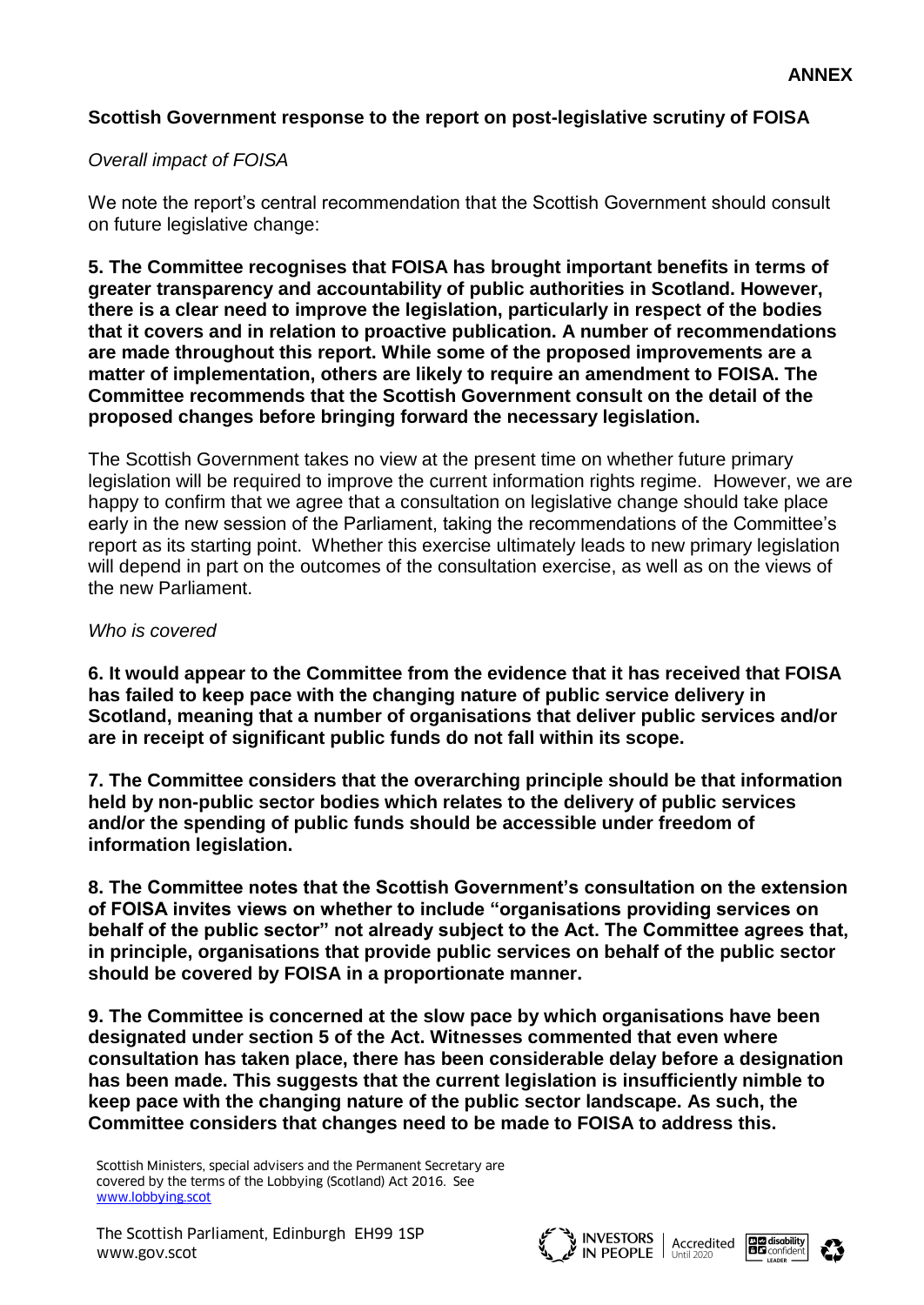**10. The Committee recognises that any solution needs to be proportionate. It therefore supports, in principle, the idea of a "factors" approach to the extension of FOISA, which is based on functional tests, such as the extent to which an organisation is delivering a public function; the degree of public interest in relation to the function/service being delivered and the cost to the public purse in delivering the function or service.**

The Scottish Government accepts the principle that information held by non-public sector bodies which relates to the delivery of public services and/or the spending of public funds should be accessible under freedom of information legislation.

We accept that there have been changes to the delivery of public services in Scotland over the 19 years since FOISA was enacted. In some instances these may indeed have affected the accessibility of information through FOISA and its sister information rights regime, the Environmental Information (Scotland) Regulations 2004.

However, it should also be recognised that it has in fact always been the case that not all organisations which receive an element of public funding are subject to FOISA. Grant funding to third sector organisations was commonplace in 2002, as it is now, and there were also prominent examples at the time of private sector involvement in the delivery of some services. The Official Report shows that issues regarding coverage of the legislation, the powers bestowed upon Ministers to extend the legislation to new entities, and the need for these powers and their use to be proportionate were discussed by the former Justice 1 Committee during the passage of the Freedom of Information (Scotland) Bill in 2002.

We therefore welcome the Committee's recognition that any approach to extension of the legislation has to be proportionate and the Committee's support in principle for a factorsbased approach, similar to that which the Scottish Ministers have historically applied. The first use of the Scottish Ministers' section 5 powers to extend the legislation was in 2013, and those powers have been used twice since then. Nevertheless, we recognise the Committee's clear concern that the designation of new bodies has historically taken place at too slow a pace.

The Committee's specific suggestions for possible legislative changes to address this issue are addressed later in this response. However, we can commit to resuming our work on extension, considering the future use of the Scottish Ministers' existing powers under the legislation, as soon as circumstances allow. We will take the Committee's view about the need for a robust approach to extension into account as we take that work forward. It is our expectation that, following our evidence and opinion-gathering consultation undertaken in 2019, the Scottish Ministers will be in a position to consult on a set of specific proposals for extension early in the new Parliament.

**11. The Committee is also attracted to the idea of the legislation being amended to introduce a "gateway clause" which brings bodies carrying out public functions or in receipt of significant public funds within the scope of FOISA in relation to those elements of the organisation concerned with the provision of those services or spending of such funds. As such, the Committee recommends that the Scottish Government consults on amending FOISA to introduce a mechanism by which relevant elements of non-public sector bodies would automatically fall within the scope of FOISA if they fulfilled certain criteria relating to the provision of public services or functions and/or receipt of significant public funds.**

Scottish Ministers, special advisers and the Permanent Secretary are covered by the terms of the Lobbying (Scotland) Act 2016. See [www.lobbying.scot](http://www.lobbying.scot/)





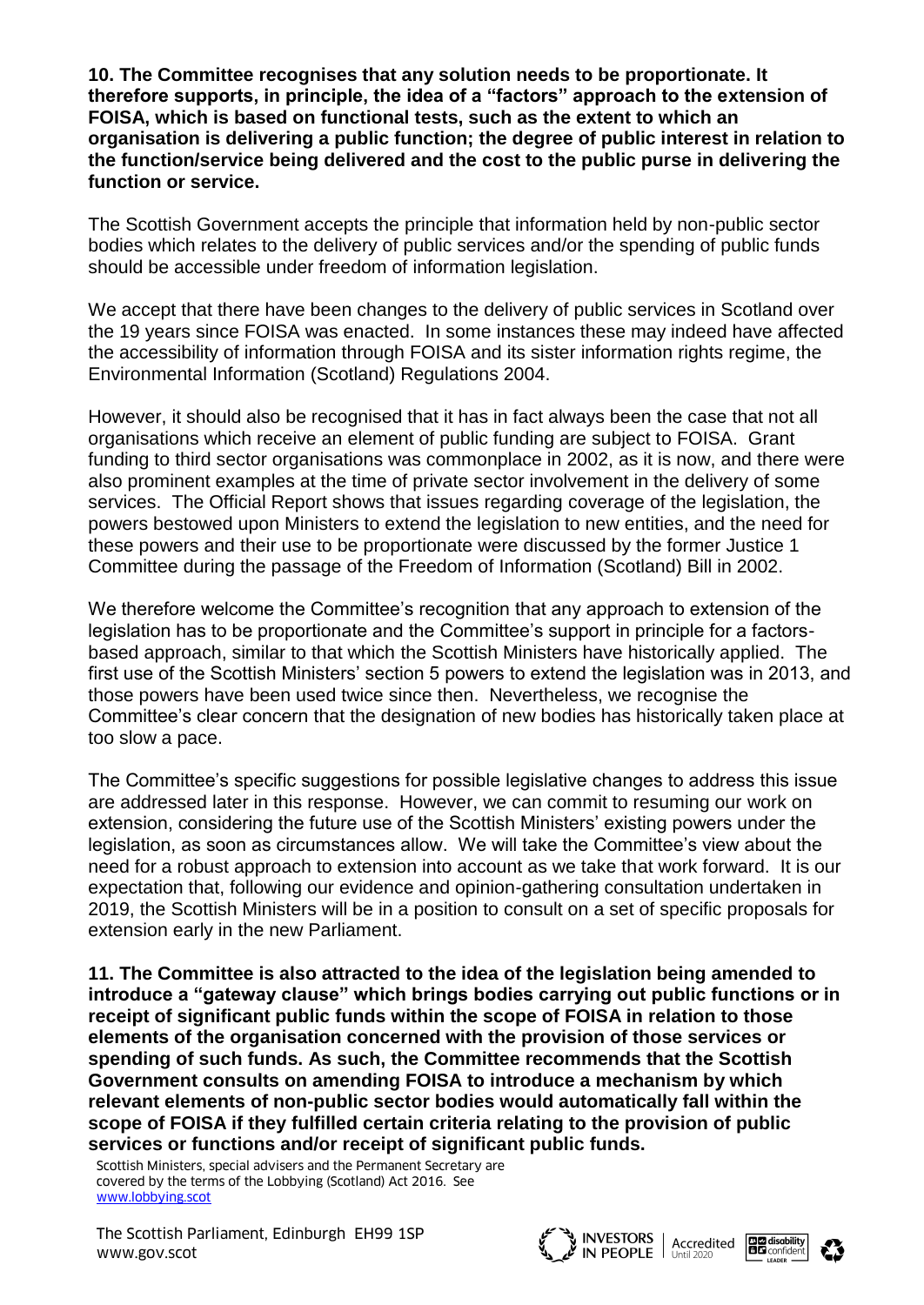We are willing to consult on the principle of legislative change to the basis on which bodies become subject to the Act. However, any such change would need to provide clarity. For example, 'significant' funding is not the same for a small charity or SME as for a large organisation. In our view the principal difficulty with a 'gateway clause' is that it potentially creates uncertainty about which bodies are, or are not, subject to the legislation.

This is already an issue in respect to the provisions of section 6 of FOISA relating to publiclyowned companies. Indeed, some stakeholders have expressed dissatisfaction that it is not possible to produce a definitive list of publicly-owned companies subject to FOISA.A 'gateway clause' could result in a similar issue applying across all third and private sector partners of public bodies – there could be scope for uncertainty about which entities are subject to the legislation and which are not. Any such uncertainty would be problematic since, for FOISA to function effectively, bodies subject to the Act have to be fully aware of their statutory responsibilities, including with respect to proactive publication. Furthermore, there is a risk that any set of criteria set within legislation for automatic designation under FOISA may incentivise avoidance activity.

The report *[Freedom of Information International Review: scope of bodies included,](https://www.gov.scot/publications/freedom-information-international-review-scope-bodies-included/)* pubished by the Scottish Government on 22 January 2020 at the request of the the Committee, provides extensive comment on the different possible approaches to the designation of public authorities under information rights legislation. The report considers the relative advantages and disadvantages of the approaches taken in various jurisdictions, including the real-world impact of lack of certainty over the scope of legislation.

These issues would need to be considered carefully before proposing any legislative changes affecting the basis on which bodies become subject to FOISA. However, a future consultation on legislative change may provide an opportunity for the further consideration of these issues.

**12. The Committee also considers that the Scottish Government should consult on amending FOISA to prevent reliance on confidentiality clauses between public authorities and contractors providing public services. This would be in similar terms to section 35(2) of the Irish Freedom of Information Act 2014 which prevents public authorities and those bodies providing services to them from relying on confidentiality clauses in their contracts to prevent access to information held by the public authority.**

We would be content to explore the issue of amending legislation to prevent or limit reliance on confidentiality clauses between Scottish public authorities and contractors as part of a wider consultation on possible legislative change. However, at the current time we are not convinced that new legislation will be required to address this issue.

We are not aware of any evidence to suggest that there is a reliance on confidentiality clauses between Scottish public authorities and contractors providing public services in Scotland. Furthermore, we would highlight that the [section 60 code of practice](https://www.gov.scot/binaries/content/documents/govscot/publications/advice-and-guidance/2016/12/foi-eir-section-60-code-of-practice/documents/foi-section-60-code-practice-pdf/foi-section-60-code-practice-pdf/govscot%3Adocument/FOI%2B-%2Bsection%2B60%2Bcode%2Bof%2Bpractice.pdf) already stipulates that authorities should exercise caution about making any confidentiality agreements with third parties (see para 7.1.2).

The Scottish Government is committed to being transparent about how it spends public money and improving accountability. Our legislation requires all public bodies to publish

Scottish Ministers, special advisers and the Permanent Secretary are covered by the terms of the Lobbying (Scotland) Act 2016. See [www.lobbying.scot](http://www.lobbying.scot/)



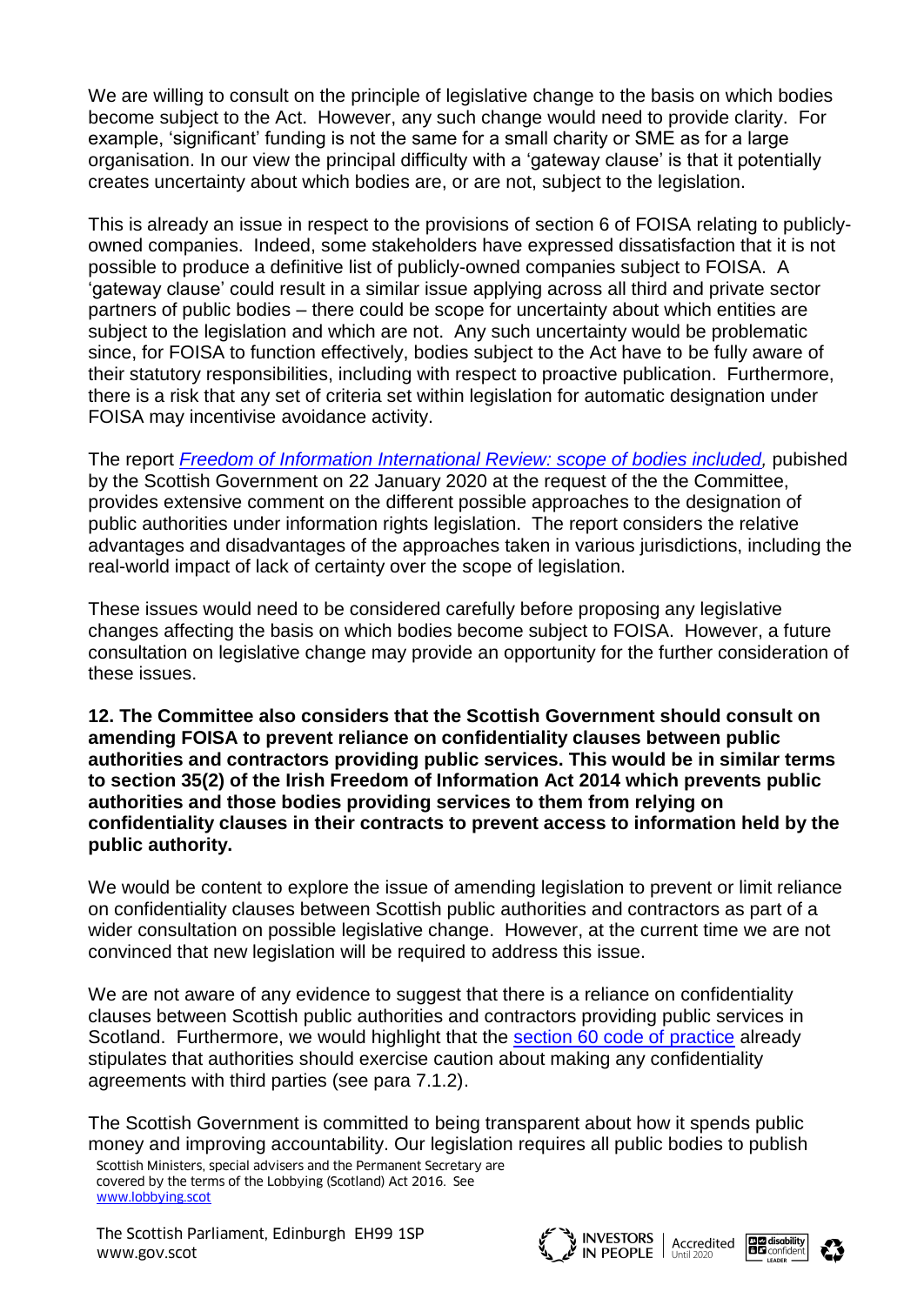contract award notices valued at £50,000 or more for goods and services and £2 million or more for works.

Our [Open Government National Action Plan 2018-20](https://www.gov.scot/publications/scotlands-open-government-action-plan-2018-20-detailed-commitments/pages/1/) has also resulted in the publication of Scottish Government contract documentation. At present, we publish documents for the following Scottish Government contracts:

- all new collaborative procurement awards
- local or regional awards (category C) when the value is £10 million or more
- More Powers awards (including Social Security Scotland) when the value is £10 million or more

In addition, there is a standard clause in Scottish Government services contracts which states that,'If the Purchaser receives a Request for Information concerning the Contract, the Purchaser is responsible for determining at its absolute discretion whether the information requested is to be disclosed to the applicant or whether the information requested is exempt from disclosure in accordance with FOISA or the Environmental Information Regulations'.

There is another standard clause in Scottish Government services contracts which states that contractors, 'must not make any press announcement or otherwise publicise the Contract in any way, except with the written consent of the Purchaser'. This, though, is not about preventing information about contracts going into the public domain. It is about ensuring the accuracy, appropriateness and consistency of such information.

#### **13. The Committee considers that FOISA should be amended to address the current anomaly whereby bodies jointly owned by two or more public authorities do not fall within the scope of FOISA**

As we indicated in our own written evidence to the Committee, we agree that this is an anomaly which should be corrected. We would be happy to include this within a future consultation on legislative change.

However, it is important to understand that the current anomaly only relates to jointly owned public companies *where one of the joint owners is the Scottish Ministers*.Companies wholly owned by a combination of other Scottish public authorities (e.g. by a combination of local authorities) are already considered subject to the Act and there are various examples of such bodies.

We acknowledge that our own written evidence to the Committee did not make that point entirely clear, for which we apologise.

# *What is covered by the Act*

**14. The evidence received by the Committee suggests that there has been a shift in recent years in the level of information being routinely recorded in connection with official public business. At the same time, a number of users of the Act have expressed concerns about the use of unofficial channels of communication, such as Whatsapp and private emails, and the extent to which such information is accessible under FOISA.**





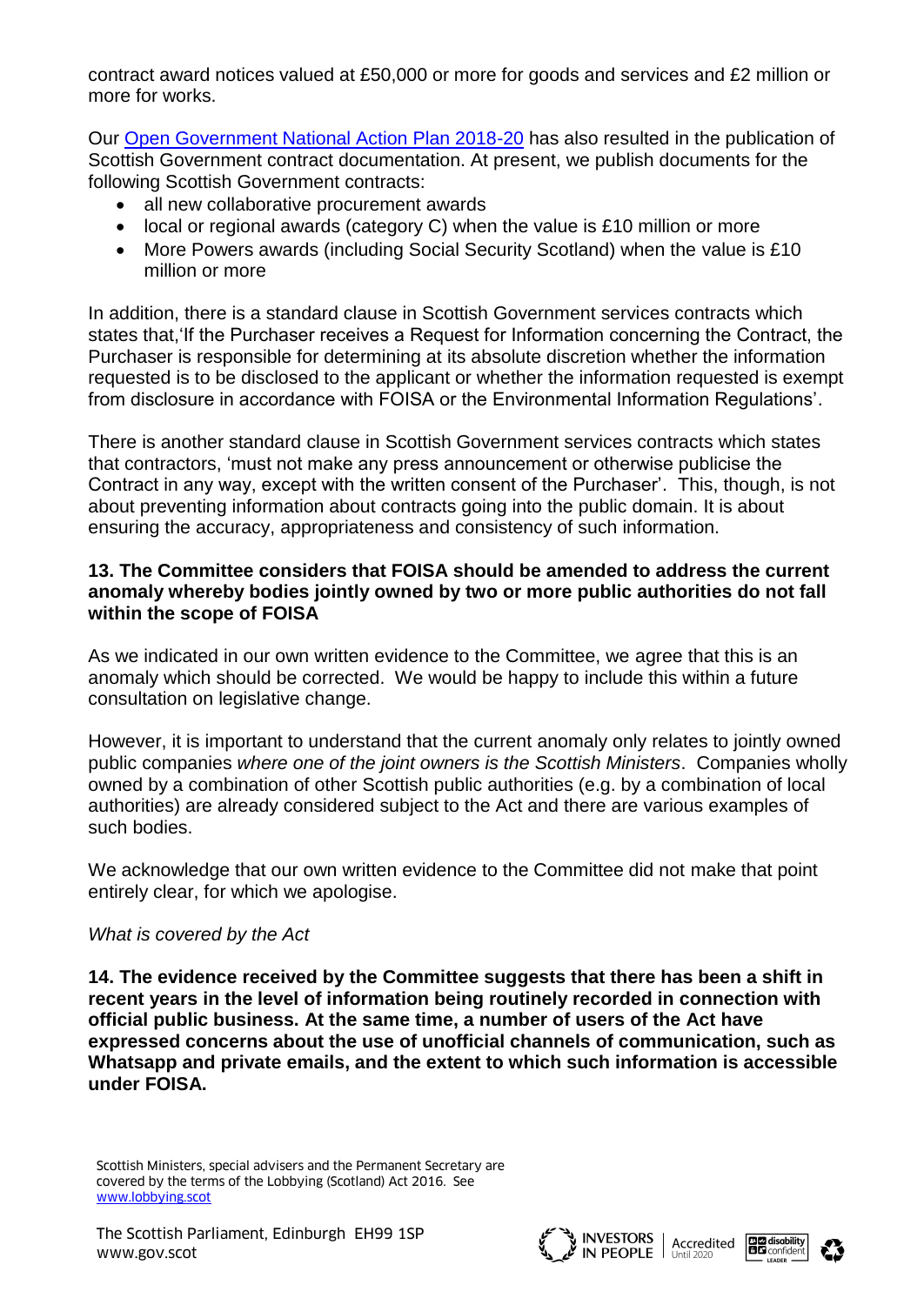**15. The freedom of information regime is underpinned by effective record keeping and management. The Committee emphasises the importance of documenting and recording relevant information. It is clear that there should be no deliberate attempt to evade FOISA by failing to do so. The Committee considers that much greater emphasis needs to be given by the public sector as a whole to adequately creating information trails, such as relevant drafts, memos, emails, correspondence and minutes of meetings, which show how key decisions have been reached and how public funds have been spent.** 

**16. The Committee notes suggestions raised in evidence that tools such as WhatsApp messages and texts were being used for official business along with concerns about the use of private email accounts by Ministers. While there appeared to be no dispute that such information is covered by FOISA, the Committee considers that there may be merit in the legislation being amended to make explicit what is meant by the term "information." Consideration should also be given by the Scottish Information Commissioner (SIC) and the Scottish Government as to whether further guidance is required to ensure that such information is retained and accessible in an appropriate format so that it can provided under FOISA.**

We would be content to consult on whether there would be benefit to further defining the term 'information' within FOISA. However, we are not convinced there is any substantial lack of clarity around the meaning of the term 'information' as it is currently defined. Indeed, the legislation is intentionally drafted in such a way so as to underpin the principle that all recorded information is subject to the Act, irrespective of the media or format in which it is held. To attempt to define information with reference to particular media or formats could in fact introduce ambiguity into the legislation and may serve to narrow the way in which 'information' is interpreted. There would also be substantial challenges in 'future-proofing' any such definition in anticipation of further developments in information technology. The existing definition of 'public record' in section 3 of the Public Records (Scotland) Act 2011<sup>[1]</sup> is similarly broad, for related reasons.

We acknowledge that there is a need for public authorities to ensure that staff members handling FOI requests are fully aware that business-related information held outwith formal systems is subject to the FOISA, whether that be handwritten notes or information held on digital platforms such as private email, WhatsApp or other social media. We recognise the risk that such information could be overlooked when conducting searches for FOI and EIRs requests.

We will consider these issues fully, seeking the views of the Scottish Information Commissioner, when we next revise the Scottish Ministers' section 60 code of practice. The code as it currently stands is already clear that authorities should think beyond conventional places where information may be held, when conducting searches.

**17. The Committee recognises that any system requiring specified information to be recorded must be enforceable. As such, if there is a duty to record, it is important that there are clear definitions of what should be documented. The Committee considers that there would be merit in legislation setting a requirement for certain key information to be recorded; for example, minutes of ministerial meetings or Scottish Government meetings with external organisations. The Committee recommends that** 

l







Scottish Ministers, special advisers and the Permanent Secretary are covered by the terms of the Lobbying (Scotland) Act 2016. See [www.lobbying.scot](http://www.lobbying.scot/) [1] <https://www.legislation.gov.uk/asp/2011/12/section/3>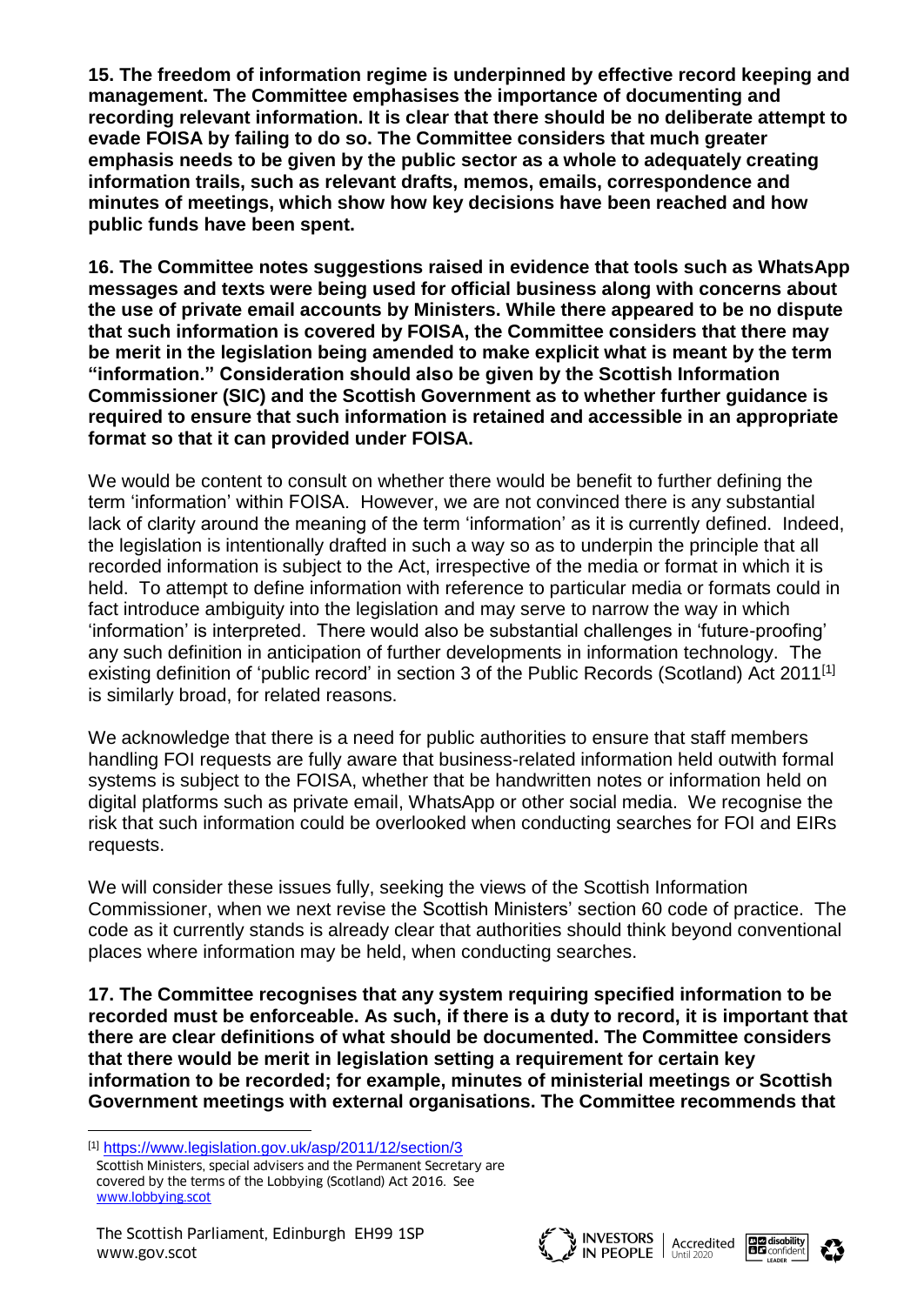**the Scottish Government consult on the type of provision that could be incorporated into legislation and how best to ensure that it would be enforceable. In the first instance, the Scottish Government may wish to commission research into the approaches to this issue in other jurisdictions to seek to identify what models work well (and what do not).**

**18. The Committee acknowledges the evidence from witnesses, including the SIC and the Scottish Government, that the section 61 code of practice has been superseded by relevant records management legislation and notes proposals that any provision concerning a duty to document should be made to that legislation rather than to FOISA. This appears to be a sensible approach and one that the Committee supports.**

Both the Scottish Government and the National Records of Scotland (NRS) are open to further engagement on these issues. In particular, Scottish Government officials have had preliminary discussions with NRS colleagues about the principle of commissioning research along the lines recommended by the Committee, to consider the approaches taken in various jurisdictions. There is agreement that this is an area that would indeed merit further research. Discussions on this are continuing and Ministers will update the Committee or its successor on the next steps arising from those discussions in due course.

Without prejudice to the outcomes of any future research work, or actions arising from it, we would highlight that the current statutory regime in respect of public records has been refreshed relatively recently (2011) and has been designed to strike a balance between requiring a robust approach to records management by public authorities on the one hand, whilst avoiding an overly prescriptive approach on the other, and recognising the diverse nature and needs of the public authorities subject to the legislation.

The Public Records (Scotland) Act 2011 requires scheduled public authorities to create the infrastructure and frameworks to better manage public records, over time. Since 2013, the Keeper of the Records of Scotland has invited 265 public authorities to submit detailed Records Management Plans (RMP) evidencing that proper arrangements are in place for the creation, management, security, disposal and preservation of these records, regardless of media or format. To date 237 plans have been agreed.

The assessment system, which underpins the implementation of the legislation, requires all scheduled authorities to submit for scrutiny, a Business Classification Scheme or Information Asset Register which identifies all the classes of public records created by that authority. The full RMP further provides detailed evidence of the management processes to which these records are subject, e.g. disposal and retention periods; destruction arrangements; information security procedures. Full details of the requirements of an RMP are included in the Keeper's 15 point [model plan.](https://www.nrscotland.gov.uk/record-keeping/public-records-scotland-act-2011/resources/model-records-management-plan)

Scottish public authorities have been creating important public records for decades, but the coming into force of the Public Records (Scotland) Act 2011 in 2013 has necessitated the commitment to the development of policies, structures and processes to put in place management, control and security around these public records. By international comparison, Scotland's existing Public Records legislation is considered robust, comprehensive and has seen improvements to management and safeguarding of the public records since its rollout in 2013. This is important, since excellent records management provision is indeed essential to supporting access to information rights.





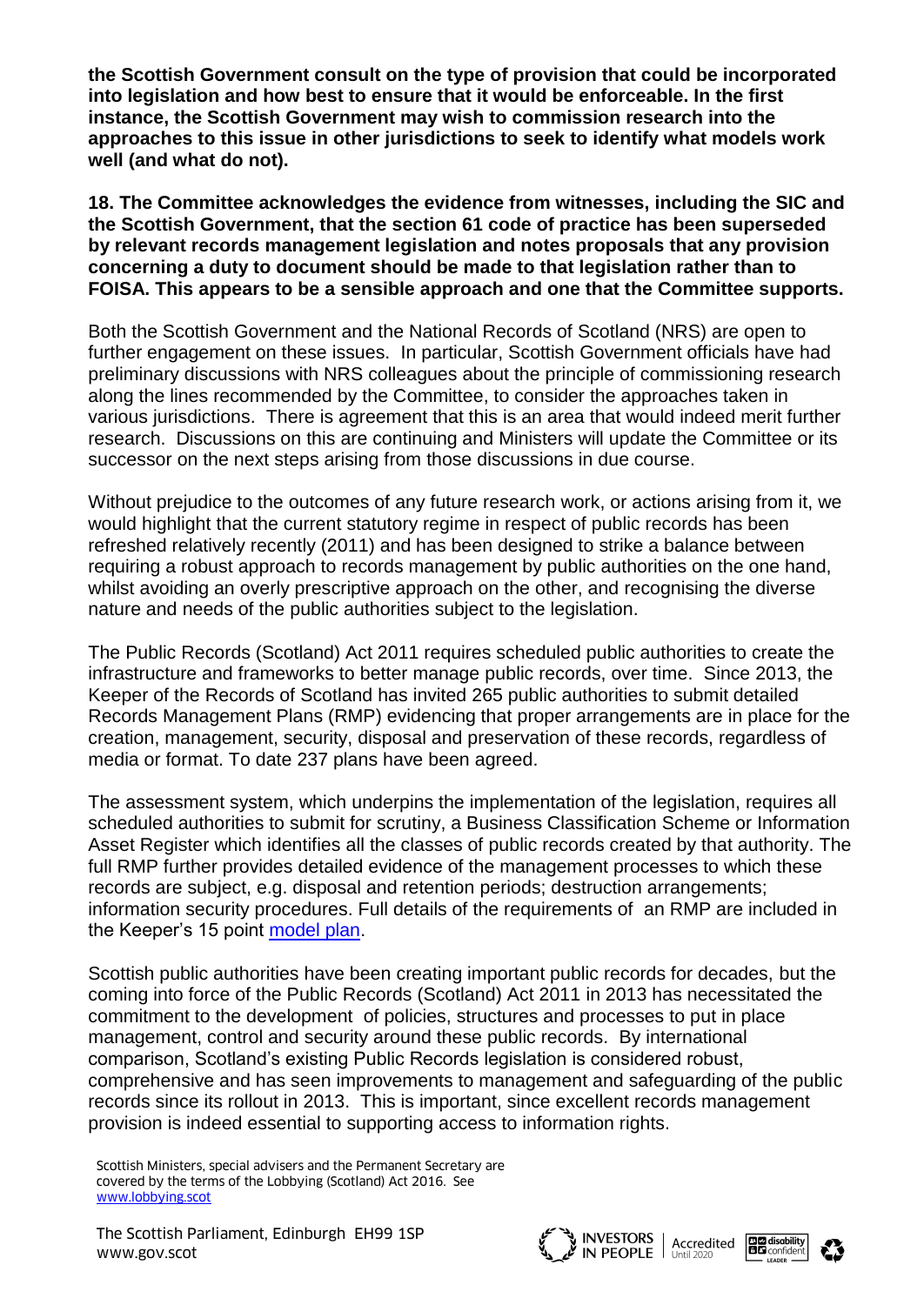The [Memorandum of Understanding between the Keeper and the Scottish Information](https://www.nrscotland.gov.uk/files/about-us/memorandum-of-understanding.pdf)  [Commissioner](https://www.nrscotland.gov.uk/files/about-us/memorandum-of-understanding.pdf) sets out the understanding between them on the operation of the section 61 Code of Practice and their cooperation in relation to the issuing of practice recommendations. This provides an avenue for the Scottish Information Commissioner to raise concerns with the Keeper if the Commissioner feels a public authority has failed to conform to the code and is failing to follow its own Records Management Plan. There may be merit in closer cooperation between the Keeper, the Scottish Information Commissioner and the (UK) Information Commissioner's Office, to strengthening the approach to promoting and enforcing good records management across the public sector in Scotland.

Our written evidence to the Committee did indeed indicate that we consider that the usefulness of the section 61 Code of Practice on Records Management by Scottish Public Authorities may now be superseded by the provisions of the Public Records (Scotland) Act 2011. We would propose to consult on possible changes to section 61 of FOISA as part of a future consultation on legislative change. However, any change would have to take careful consideration of the needs of those Scottish public authorities which are subject to FOISA but which are not similarly subject to the Public Records (Scotland) Act 2011. This would include many smaller authorities, such as the many GP practices, community pharmacies and dentists which are subject to FOISA, as well as many of those authorities which have become subject to FOISA as a consequence of the Scottish Ministers' exercise of their powers under section 5 to extend the coverage of the Act.

#### *Proactive publication*

**19. It is clear from the evidence received by the Committee that the aspiration for FOISA to drive proactive publication has not been fully realised. While public authorities highlighted positive examples of proactive publication, the Campaign for Freedom of Information in Scotland (CFoIS) considered that there had been a "regression" in what was published.**

**20. There was a general consensus that the publication scheme model is outdated and does not reflect the way in which members of the public search for or access information. The SIC recommended that the requirement for public authorities to adopt a publication scheme should be removed and replaced with a statutory duty to publish information, supported by a new legally enforceable Code of Practice on Publication to ensure consistency. The Committee recommends that the Scottish Government consult on this amendment to FOISA.**

Given the substantial increase in the ease with which public authorities can make information available online, we find it counterintuitive to suggest that there has been a 'regression' in the extent of proactive publication since FOISA came into force in 2005.

Nevertheless, we agree that approaches to proactive publication could be strengthened. Ensuring greater proactive publication must be an essential element of our efforts to build a culture of openness, and more effective public engagement across the public sector in Scotland. We recognise the evidence that making information readily available to members of the public, without the need to submit an information request, has value in building public trust.

We agree in principle that the current legislative requirement for authorities to maintain a publication scheme may be outdated, given the way most public services now use online



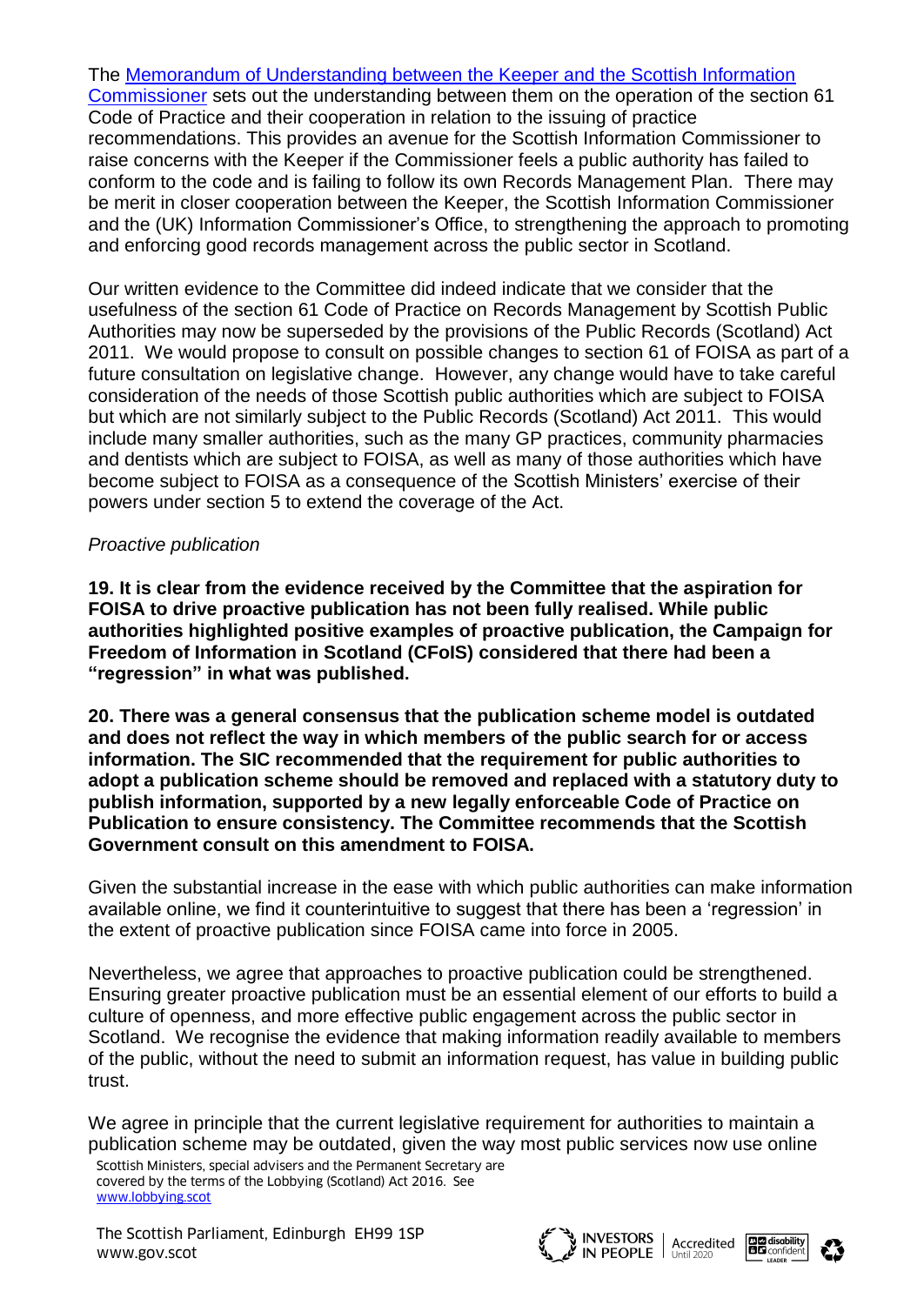platforms for the publication of information. Plainly, a robust statutory requirement for bodies subject to FOISA to adopt an effective approach to proactive publication must remain. However, there may well be better approaches to this than those enshrined in the current legislation. We would propose to explore these issues further as part of a future consultation on legislative change.

### **21. The Committee also considers that public authorities should routinely publish their responses to FOI requests (with any personal data removed).**

The Scottish Government already does this. We agree that this is a desirable approach for public authorities to take where possible. However, we recognise that the circumstances for every authority are different and this needs to be proportionate.

**22. However, it is evident to the Committee that, even with these developments, there needs to be a significant cultural shift in the way in which public authorities approach proactive publication. In particular, as a first step, authorities need to think carefully about how the public wishes to access the information that they hold - whether by topic, sector or geographical area - and reflect this in the way in which they create, store and publish information. The Committee recognises that, in the short term, the development of a coherent system of proactive publication may require an initial increase in resources, but notes the significant benefits in the longer-term, including increasing public trust in public authorities, but also in reducing the number of requests.**

**23. The Committee sees a clear role for both the SIC and the Scottish Government on leading in the promotion of proactive publication, including by developing comprehensive guidance and sharing good practice. The Committee also sees a continuing role for the SIC in monitoring progress on an ongoing basis and in intervening to encourage proactive publication where it appears that sufficient progress has not been made.**

As noted above, the Scottish Government recognises the value of effective approaches to proactive publication. The number of FOI requests made to Scottish public authorities has steadily increased over time since FOISA first came into force. This is likely to have been driven by a number of factors, including greater awareness of the legislation and greater ease of communication. It is difficult to tell whether proactive publication has value in reducing the number of requests to authorities. However, our own experience as a public authority is that proactive publication can make requests more straightforward for officials to respond to, and can help requesters to more precisely formulate requests – which in turn is helpful to the public authority.

We acknowledge the important statutory role of the Scottish Ministers in publishing the section 60 code of practice, which advises Scottish public authorities on the fulfilment of their duties in regard to proactive publication. The central plank of that guidance as it currently stands is to direct authorities to the Scottish Information Commissioner's Model Publication Scheme.

We see the role of providing detailed guidance, and of promoting better approaches to proactive publication by authorities, as being primarily that of the Commissioner, rather than the Scottish Government. As a Scottish public authority subject to FOISA, our principal responsibility is for ensuring the robustness of our own approach. While we aspire to set a

Scottish Ministers, special advisers and the Permanent Secretary are covered by the terms of the Lobbying (Scotland) Act 2016. See [www.lobbying.scot](http://www.lobbying.scot/)

The Scottish Parliament, Edinburgh EH99 1SP WESTORS Accredited **BE disability**<br>WWW.gov.scot **BE** confident **CONTRACT WAS Avery Accredited** BE confident



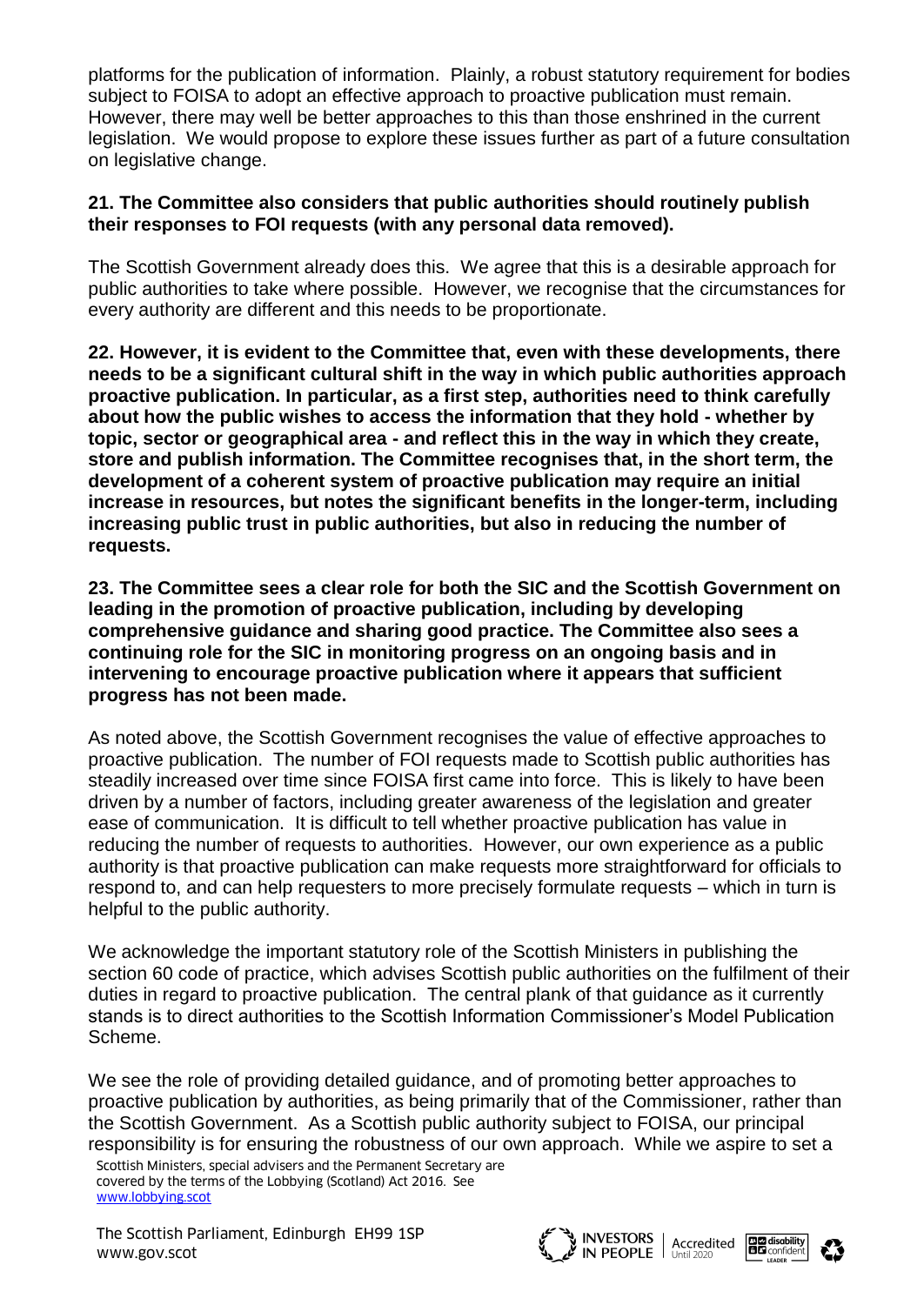positive example for other authorities in this area and we are happy to assist with the sharing and promotion of good practice in any way we can, while being mindful of the need to avoid giving the impression of seeking to inappropriately influence other authorities' approaches.

## *Resourcing and fees*

**24. A key issue raised by public authority respondents was the level of resources required to respond to requests for information, something that was seen as particularly challenging in the context of budget constraints and increased demand for public services. The Committee notes that last year the number of requests reached a record high of almost 84,000, a rise of 8% compared to the previous year.**

**25. While, in general, there was little appetite among witnesses to increase the fees that could be charged under FOISA for responding to requests for information, public authority respondents emphasised that, in practice, the fees that could be charged did not compensate for the amount of work involved. Both the Scottish Government and the SIC suggested that a better approach might be to estimate the amount of staff time involved in dealing with the request, rather than the cost of complying. The Committee recommends that the Scottish Government consult on this option as part of its consultation on other legislative changes recommended in this report.**

We agree that the basis on which authorities can charge fees for responding to requests, and the definition of the cost limit, are issues which should be considered further in a future consultation on legislative change.

As we indicated in our own evidence to the Committee, there would be some merit in amending the legislation to allow the limit – above which the cost of compliance would be deemed excessive – to be expressed in terms of working hours rather than a monetary value. Both the monetary cost limit and maximum rate at which staff time can be charged for locating, retrieving and providing information have remained fixed, at £600 and £15 respectively, since regulations were initially made by the Scottish Ministers in 2004.

Few employees across the public sector have a cost per hour below £15 when the full costs of their employment are considered and, given that most requests are now received and responded to electronically rather than in hard copy, there are seldom any significant costs associated with locating, retrieving and providing information apart from those associated with the staff time required to carry out those tasks. The cost limit under the current regulations is therefore effectively equivalent to a staff time limit of 40 working hours in most cases. Formalising that position may make the cost limit easier for members of the public to understand.

However, if proposing change in this area it would still be necessary to consider whether Scottish public authorities should retain the right to charge fees for information under certain circumstances and – if so – what those circumstances should be and the basis on which such fees should be calculated. Our written evidence to the Committee suggested there may be a case for considering the future of the fee regime more widely and for further circumscribing the discretion available to public authorities to charge fees for responding to requests. However, this is certainly an area that stakeholders – particularly public authorities – will wish the opportunity to input on in the context of a future consultation on legislative change.





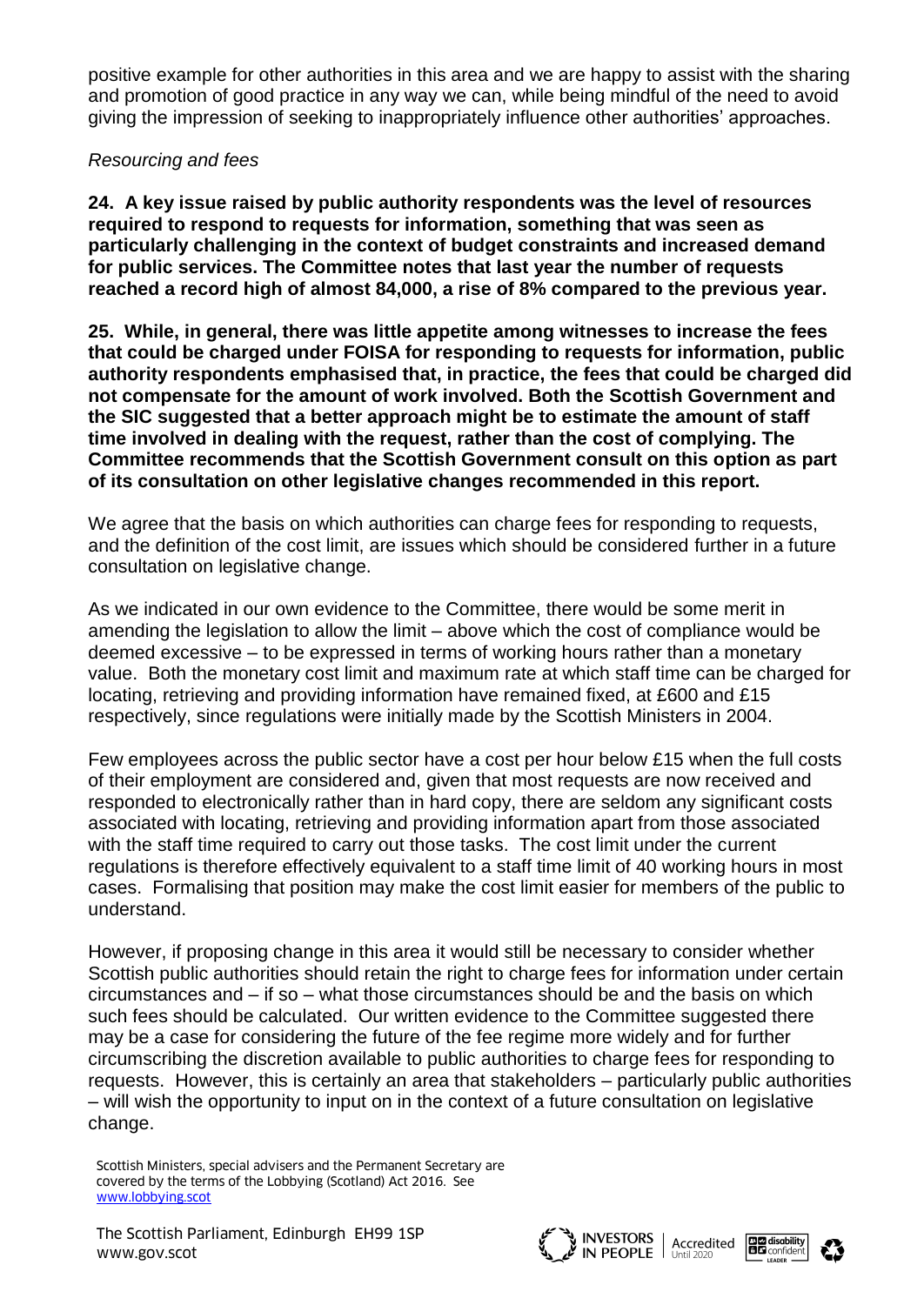As our written evidence noted, and as was indicated in the Committee's evidence session with public authorities, many public authorities opt not to charge for responding to requests under FOISA. We believe that in general public authorities want to provide information as openly as possible and do not wish to charge members of the public to access information about their business where this can be avoided. Nevertheless, the detail of any changes needs to be considered carefully since the ability to levy fees is one of the few levers public authorities have available to them to mitigate the cost of responding to requests for information where this might prove necessary.

### **26. The Committee considers that there needs to be a fundamental shift in the way in which FOI is viewed in many public bodies. In essence, public sector bodies need to view FOI as an essential element of public service provision and ensure that it is resourced accordingly.**

We fully endorse the view that FOI is an essential element of public service provision and must be resourced accordingly. However, we consider that most public authorities already recognise this. It seems clear that significant resource is indeed deployed by public authorities to meeting their statutory obligations under FOISA.

**27. Both the SIC and the Scottish Government emphasised that the resource issues could be addressed by better and more efficient ways of working. As noted above, the Committee considers that a significant shift towards proactive publication needs to take place, and notes that in the longer term, such an approach is likely to reduce the number of requests for information to which authorities are required to respond and, in so doing, reduce the pressure on their resources of responding to such requests.** 

We agree that the adoption of better working practices by public authorities can help to ease resource pressures associated with fulfilling the statutory obligations under FOISA. Sound processes for handling requests, training and support for staff and robust approaches to record keeping and information management can all help to make the process of responding to requests less labour intensive. As noted above, we also recognise that greater proactive publication of information can play a role in reducing the burden of responding to requests.

# *Requests for information*

**28. The Committee understands the frustrations of users of the Act who have experienced difficulties in requesting information due to the different arrangements that public authorities have established to receive FOI requests. On the other hand, the Committee notes that establishing a specific format, route or template for requesting information could result in frustrating an individual's basic right to information.**

#### **29. The Committee considers, however, that there should be regular monitoring of the request process across public authorities to ensure that the process is as accessible as possible.**

It is a key tenet of the legislation that all written requests for information should be handled in accordance with FOISA, irrespective of the format in which they are presented or the route by which they are communicated to the authority. We would see this as an important principle, which we would be reluctant to alter or dilute in any way. However, we recognise that it is helpful, both to members of the public considering making a request and to

Scottish Ministers, special advisers and the Permanent Secretary are covered by the terms of the Lobbying (Scotland) Act 2016. See [www.lobbying.scot](http://www.lobbying.scot/)

The Scottish Parliament, Edinburgh EH99 1SP WESTORS Accredited **BE disability**<br>WWW.gov.scot **BE** confident **CONTRACT WAS Avery Accredited** BE confident



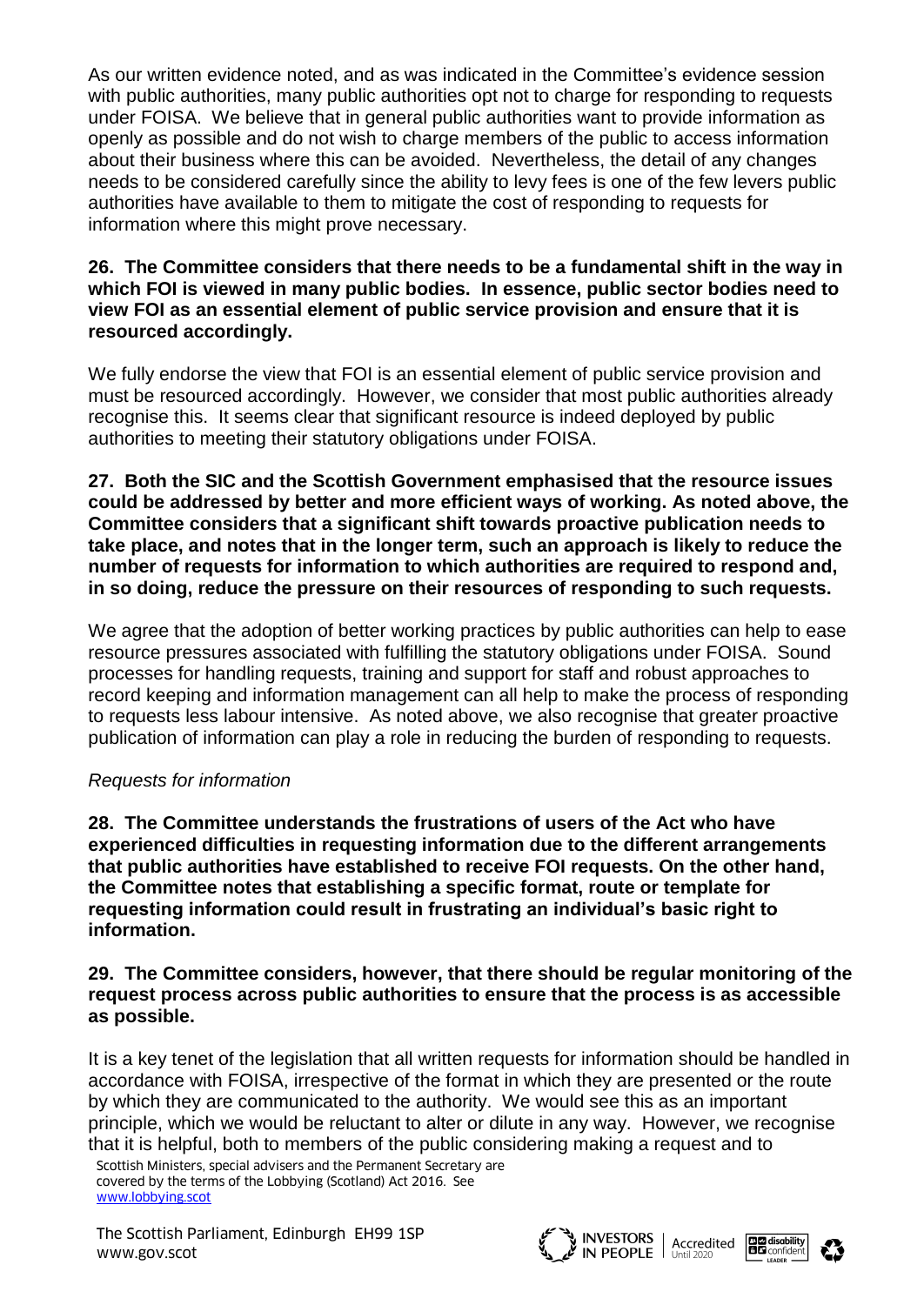authorities themselves in managing requests, for authorities to provide guidance on the most appropriate contact point for the submission of requests.

We agree with the Committee that it is for each public authority to keep its own arrangements under review, in order to ensure they are as accessible as possible. We observe that the Scottish Information Commissioner monitors processes across authorities in order to discharge his responsibilities under section 43 of FOISA.

#### **30. The Committee considers that there may be benefit in amending the law to allow public authorities to transfer requests in a similar manner to that permitted under the Environmental Information (Scotland) Regulations 2004 (EIRs). It recommends that the Scottish Government consult on this aspect when consulting on the other legislative changes proposed in this report.**

We are willing to consult on such a change. However, introducing the ability to transfer requests between authorities could create greater scope for confusion in the handling of requests. It may also lead to public authorities failing to fully search their own records to respond to requests, where they consider another authority more likely to hold relevant information.

Whilst it is true that under the EIRs requests for environmental information can sometimes be transferred from one public authority to another, we understand that this occurs infrequently in practice.

**31. The Committee emphasises the important principle of the legislation being applicant blind and that all those who make requests for information should be treated in the same way.** 

**32. The Committee acknowledges that users of FOISA, including journalists and MSPs, have raised serious concerns about the way in which, on occasion, their FOI requests have been handled by public authorities, in particular by the Scottish Government. These issues have been examined in some detail in the SIC's intervention report and the Committee notes that the SIC is still monitoring the Scottish Government's implementation of its action plan. The Committee notes that the Scottish Government has subsequently put in place revised guidance for handling requests to address the SIC's concerns.** 

**33. The Committee is in no doubt that journalists (and others) will continue to monitor the treatment of their requests by the Scottish Government (or by any other public authority) and raise concerns where they consider that their requests are being treated differently because of their profession.** 

**34. The Committee anticipates that the SIC will continue to monitor the treatment of different classes or categories of applicants to ensure that there is no differential treatment of users of the Act.** 

We are grateful for the Committee's acknowledgement of the action which the Scottish Government has taken to provide assurance that requests from journalists and other requesters will be handled in an impartial fashion. We welcome the ongoing scrutiny of stakeholders and continue to engage with the Scottish Information Commissioner in this matter.





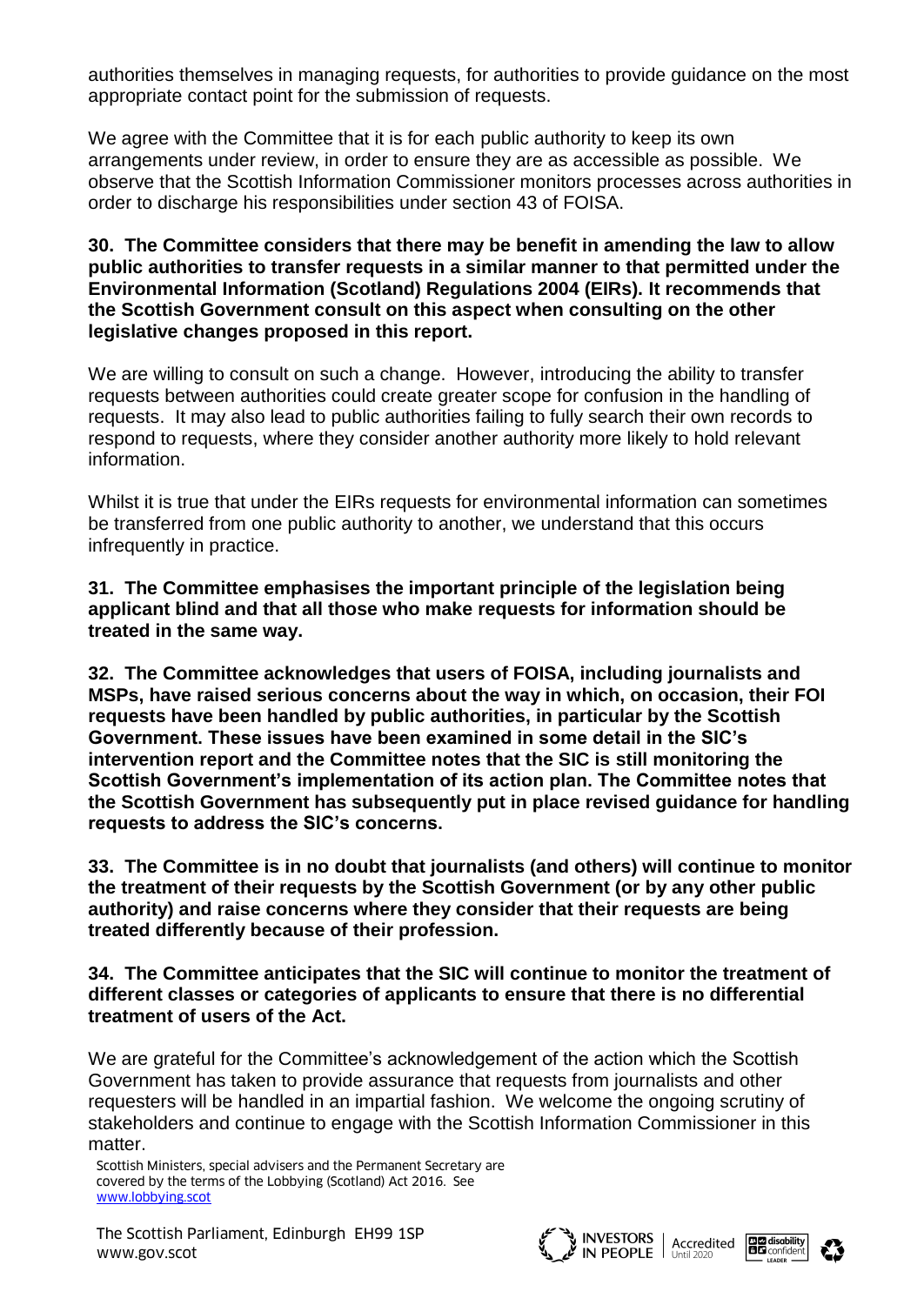**The Committee notes that a number of authorities have put in place internal processes so that the identity of the applicant is not known by the team retrieving the information and considers this to be good practice.**

We recognise this may represent good practice, where practical. However, we note that there may be occasions when it is necessary for case-handlers to know who is requesting information, e.g. when considering whether a request is repeated or vexatious.

**36. The Committee recognises the concerns of users of the Act and campaigners about the potential extension of the term "vexatious" or by making it easier to use. It also acknowledges the sensitivities and difficulties in objectively assessing what might be considered a "vexatious" request.** 

**37. The Committee also notes the evidence from public authorities who indicated that there were a small number of individuals who were not using the Act in the spirit in which it was designed. The Committee further notes, however, that public authorities appear to be reluctant to use the vexatious provision within the Act (section 14) in such cases.** 

**38. The Committee recommends that the use of section 14 of the Act is revisited to ensure that the SIC has sufficient powers to address concerns about vexatious requests. It recognises that the situation may be dealt with by the provision of more detailed guidance from the SIC, including case studies (for example) of requests that may or may not be considered vexatious.**

It is for the Commissioner to consider whether there is a need for further guidance on the application of section 14 of the Act. The Scottish Government believes that section 14 provides an important safeguard for public authorities – but it is one which should be used sparingly, and only where there are sound reasons for considering a request to be vexatious.

**39. A number of submissions from users of the Act commented on the delays experienced in receiving responses to FOI requests. On the other hand, the Committee notes the evidence from the SIC that, over the past three years, the rate of responses being made on time has been around 85 per cent consistently across public authorities, which is relatively high. It is clearly important for rates of responses across the public sector to be monitored and for appropriate action to be taken by the SIC if it appears that a public authority is regularly responding outwith the 20 day deadline or there is evidence to suggest that the level of late responses in respect of specific categories of requesters is particularly high.** 

**40. Evidence from some public authorities also suggested that they worked to the 20 day limit rather than aiming to issue responses promptly, as required by the Act. The Committee considers that further promotion work may be required by the SIC to ensure that all public authorities are aware that the 20 day response timescale provided for by the Act is a limit, not a target and that authorities should be aiming to respond promptly.**

The Scottish Government recognises the importance of responding to all requests as promptly as possible and of compliance with the statutory timescales within FOISA and the





Scottish Ministers, special advisers and the Permanent Secretary are covered by the terms of the Lobbying (Scotland) Act 2016. See [www.lobbying.scot](http://www.lobbying.scot/)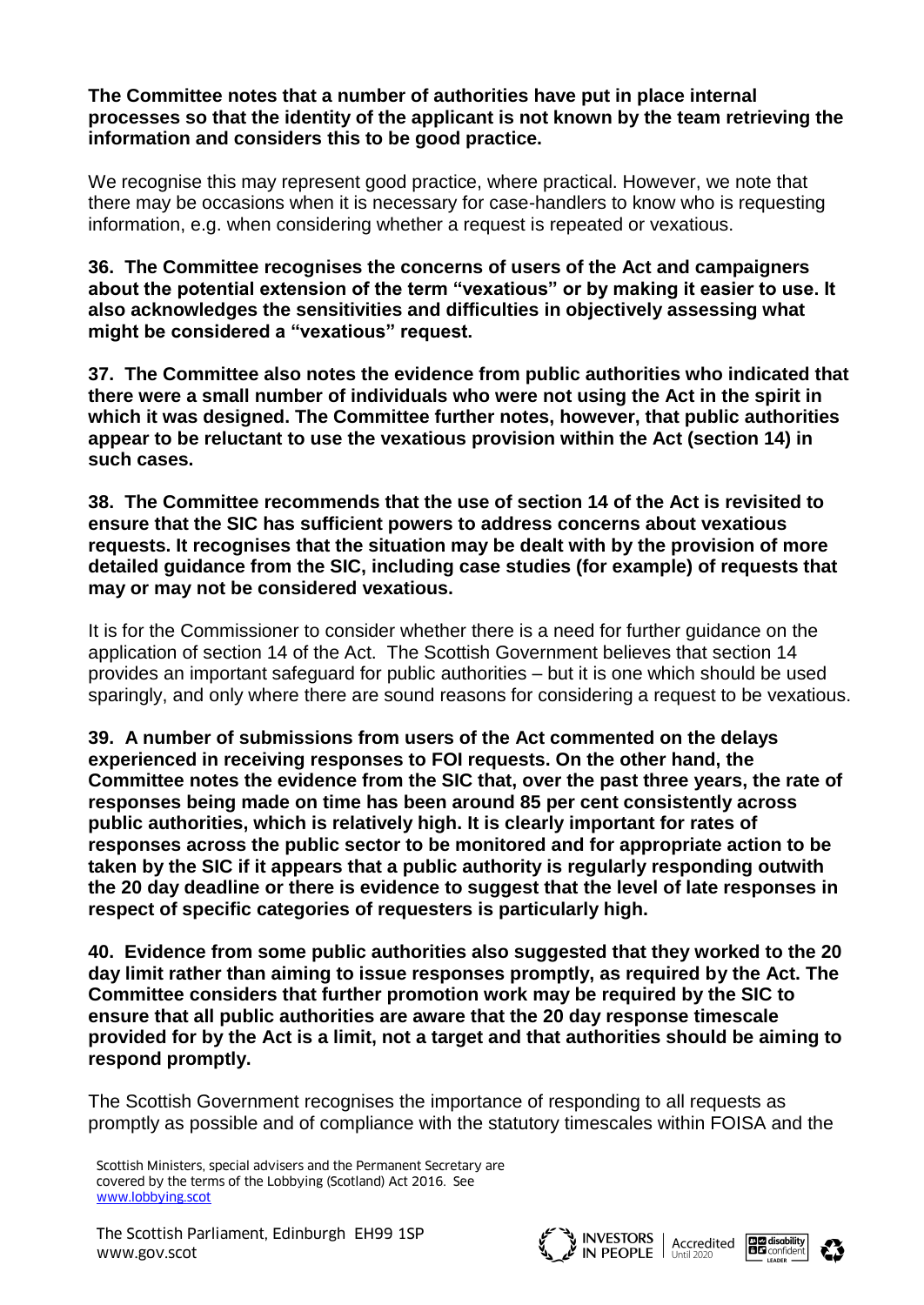EIRs. Our own performance in this regard has been addressed in the Commissioner in his interventions into our performance and practice.

Over the nine months prior to the coronavirus outbreak the Scottish Government consistently met its target – agreed with the Commissioner – of responding to 95% of requests on time. Our performance in terms of responding on time has suffered as a result of the response to the outbreak. Following a slump in the spring of 2020, our performance, in terms of the percentage of request and review responses issued on time, has now recovered to a significant extent, consistently around 83%. However, it remains a priority for us to return to previous performance levels as circumstances allow. We have restored resource to our central FOI Unit and are working to improve support, guidance and training for staff handling FOIs across the organisation.

**41. In the event that a public authority needs to seek clarification from a requestor in respect of the information they are seeking, FOISA provides that the clock is effectively reset to zero and a new 20 day deadline applies from the date on which the clarification was received. Some evidence to the Committee suggested that officials were asking for further information towards the end of the 20 day limit, rather than requesting clarification in a timely manner. The Committee notes that the SIC indicated some sympathy for a change in the law whereby the clock was paused, rather than going back to zero. The Committee recommends that this revision is considered as part the Scottish Government's consultation on other legislative changes recommended in this report.**

We recognise the legitimate nature of the Committee's concerns and we are content to consult on change in this area as part of a wider consultation on legislative change. However, there are a number of issues to consider.

Currently, FOISA provides that a request is not valid unless it clearly describes the information sought. By seeking clarification of a request, a public authority is effectively advising the requester that their request as originally constructed was not sufficiently clear to allow them to identify the information being sought. That is why the 'clock' only begins ticking once a sufficiently clear request has been received by the authority.

Some issues may arise from confusion between seeking 'clarification' in this formal sense and more general engagement with requesters in order to explore the interpretation of, or potential to narrow, a request. Early engagement with a requester to explore issues of interpretation and scope can add considerable value from both the requester's and the authority's perspective and can lead ultimately to more proportionate and better handling of requests. However, this should not be confused with seeking 'clarification' in the formal sense and should not cause a resetting of the clock on the statutory deadline.

Any future change to the legislation would have to balance the need of authorities to have sufficient time to consider and respond to any valid request once it has been received, with their obligation to inform the requester promptly if they consider a request to be invalid, on account of it being insufficiently clear.

#### *Reviews and appeals*

Scottish Ministers, special advisers and the Permanent Secretary are covered by the terms of the Lobbying (Scotland) Act 2016. See [www.lobbying.scot](http://www.lobbying.scot/)





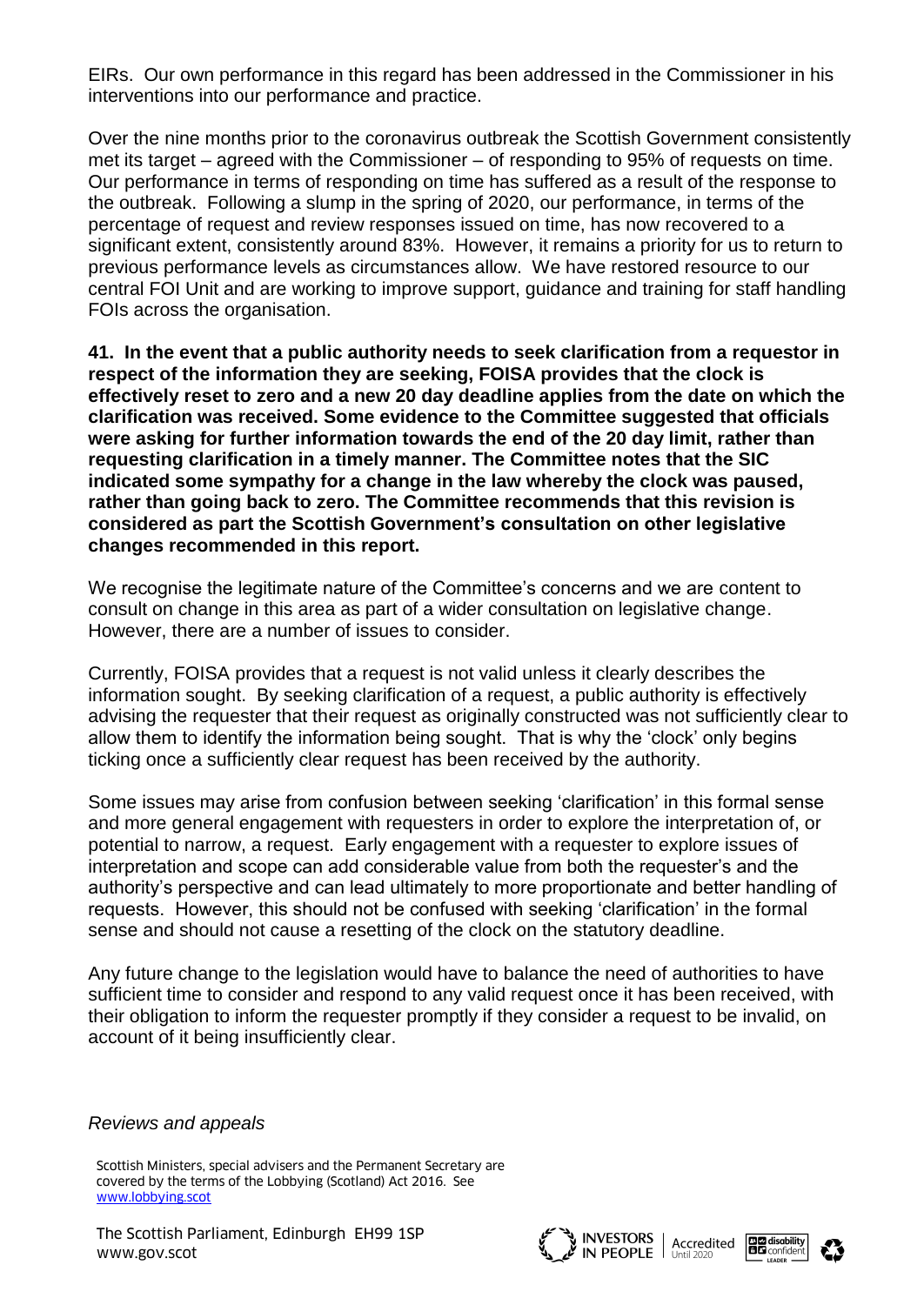**The Committee recommends that the revisions proposed by the SIC in his written submission in relation to sections 48 and 52 of FOISA along with the technical amendments identified in an appendix to his written submission are considered as part the Scottish Government's consultation on other legislative changes recommended in this report.**

## *(a) Commissioner's proposed revisions in relation to section 48*

*[Removal of prohibitions against appeals being made to the Commissioner against: the Commissioner himself; procurators fiscal; the Lord Advocate in his capacity as head of the systems for criminal prosecution and the investigation of deaths*]

We are prepared to consider these issues as part of a future consultation on legislative change. However, these provisions of the legislation were included intentionally to avoid calling into question the independence of the prosecution service and to avoid any appareance of a conflict of interest arising from the Commissioner considering appeals about his own decisions.

We would need to be satisfied that any proposed changes to legislation took full account of these issues.

## **(b)** *Commissioner's proposed revisions in relation to section 52 [Removal of First Ministerial veto power]*

The Scottish Government has a long-established view that the First Ministerial veto represents an important safeguard. The fact that the veto has never been used demonstrates that successive Administrations have recognised that the circumstances which would call for its use are genuinely exceptional.

Nevertheless, we are content to invite views on this subject as part of a future consultation on legislative change.

## **(c ) Further technical amendments proposed in Annex to Commissioner's written submission:**

## *(i) Add provision, similar to 10(2)(b) of the EIRs, 'that exemptions should be interpreted in a restrictive way and there should be a presumption in favour of disclosure'.*

The Commissioner argues that this would strengthen the right to information and lead to improved recognition of Scotland's approach to information rights in international comparisons.

We are willing to consult on change along these lines as part of a future consultation on legislative change. However, we are sceptical about how significant such a change would be in practice, since it is already well established that there is a presumption in favour of disclosure under both information rights regimes (FOISA and EIRs).

## *(ii) Extend section 6(1) to cover companies owned jointly by Scottish Ministers and another public company*

Scottish Ministers, special advisers and the Permanent Secretary are covered by the terms of the Lobbying (Scotland) Act 2016. See [www.lobbying.scot](http://www.lobbying.scot/) This has already been addressed in our response to paragraph 13 of the report (above).



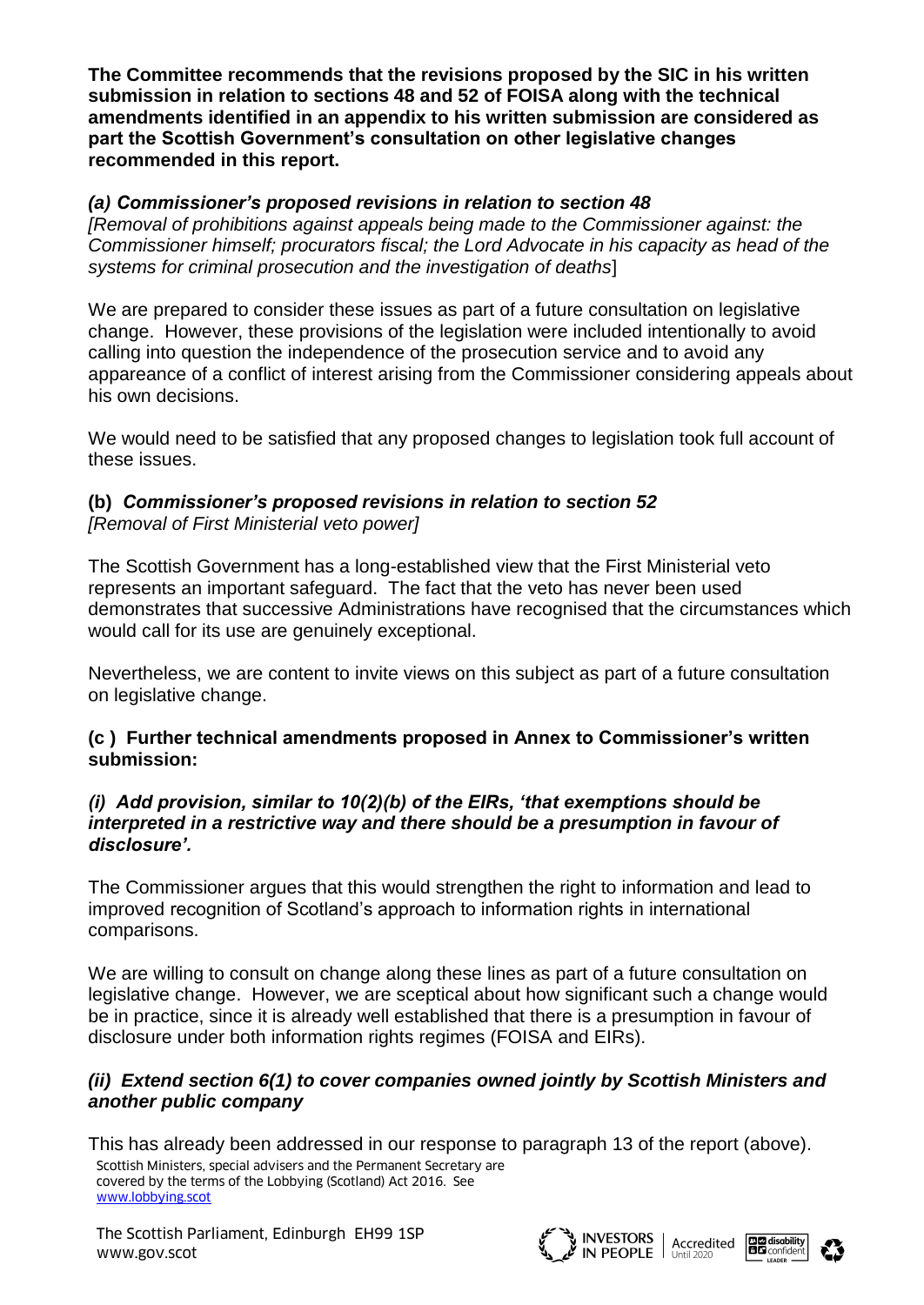## *(iii) Amend section 53(1)(a) to make it clear that failure to comply with a decision on time can also be referred to the Court of Session*

The Commissioner expresses concern that these provisions of the current legislation can lead to wasted resources in preparing litigation which subsequently has to be abandoned when an authority complies late.

We are open to consulting on changes in this area.

## *(iv) Amend definition of "information" to exclude environmental information as defined in the EIRs*

This recommendation reflects the Commissioner's concern that the current relationship between FOISA and EIRs leads to non-user friendly and overly complex responses. The Commissioner argues that simply excluding environmental information from FOISA would create a simpler landscape for all.

This suggestion addresses similar concerns to – but goes further than – our own suggestion in our written evidence to the Committee, of making the exemption at section 39(2) of FOISA absolute. We would be happy to consult on the best approach as part of a wider consultation on legislative change.

# *(v) Amend wording of Section 74 to clarify that notice can be given by email*

We agree this amendment should be made at the earliest opportunity.We have already made such an amendment on a temporary basis within the Coronavirus (Scotland) Act 2020.

We would include this proposal in a future consultation, and do not foresee that members of the public or other stakeholders are likely to raise concerns.

# *(vi) Provide an exemption for information provided to the Commissioner under or for the purposes of FOISA*

This suggestion reflects the Commissioner's concern that section 45 of the Act as it stands does not fulfil Parliament's original intention of providing a statutory prohibition on his release of information which has been provided to him by public authorities to enable his consideration of appeals. The Commissioner currently has to rely on other exemptions contained within the legislation such as the provisions of section 30(c) (effective conduct of public affairs) to avoid doing this.

We would be happy to consult on changes in this area as part of a wider consultation on legislative change. It should be noted that any changes to FOISA in this area would not similarly protect environmental information from similar disclosure, so could not fully address the difficulty experienced by the Commissioner.